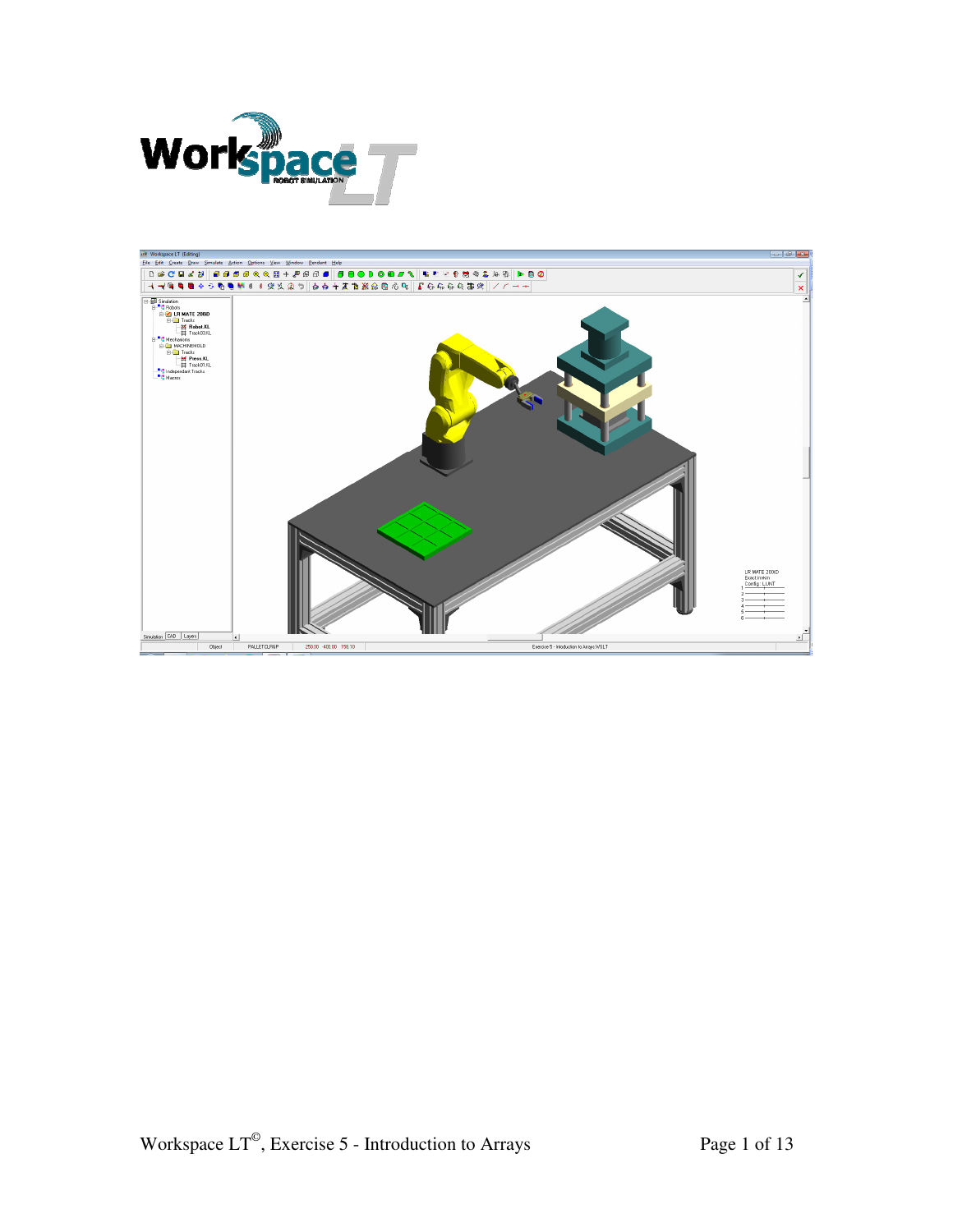

## **Exercise 5 - Introduction to Arrays**

## **Objectives:**

- Create basic robot programs in simulation.
- Understanding Logic statements.
- Continue, Introduction to Arrays.
- Using an end of arm gripper to manipulate parts.
- Using integers to create a 2 dimensional matrix.
- Using routines to assign various robot tasks.
- Integration of a mold press in simulation.
- Use of Inputs and outputs to control the simulation flow.
- Create an Animation file (.avi).

## **Materials;**

- Workspace  $LT^{\circ}$  simulation software.
- Workspace  $LT^{\circ}$  project file "Exercise 5 Introduction to Arrays.WSLT".
- Manual "Workspace  $LT^{\circ}$  User Guide.pdf".

**Helpful Hint;** Before starting this exercise, review the User Guide sections;

- 6.3 Comments and Workspace commands
- 6.4.5 Variables
- 6.7.1 INTEGER and REAL functions
- $\bullet$  8.2.1 DIN..DOUT
- $9.1.1 IF$  ... ENDIF
- 9.2.3 WHILE ... ENDWHILE
- 12.1.2 Recording an animation
- 14.15 Creating Mechanisms
- 1) Procedure: Create the Robot track
	- a) Open Workspace LT simulation software.
	- b) Open  $\mathcal{F}$  the project file "Exercise 5 Introduction to Arrays.WSLT".
	- c) Add a track for robot  $\blacksquare$  LR MATE 200iD. Enter the Track Name "Robot" and select the Language "KAREL 2". Using the mouse  $\frac{1}{2}$  select  $\sqrt{\frac{6K}{1.06}}$  when completed.
	- d) Begin recording a track using the newly created "Robot.KL".
	- e) The  $\frac{\text{Action}}{\text{[m]}}$  menu appears, select  $\frac{\text{Begin}}{\text{[m]}}$  to start recording.
	- f) The Action  $\boxtimes$  menu alters the command options.

Workspace  $LT^{\circ}$ , Exercise 5 - Introduction to Arrays Page 2 of 13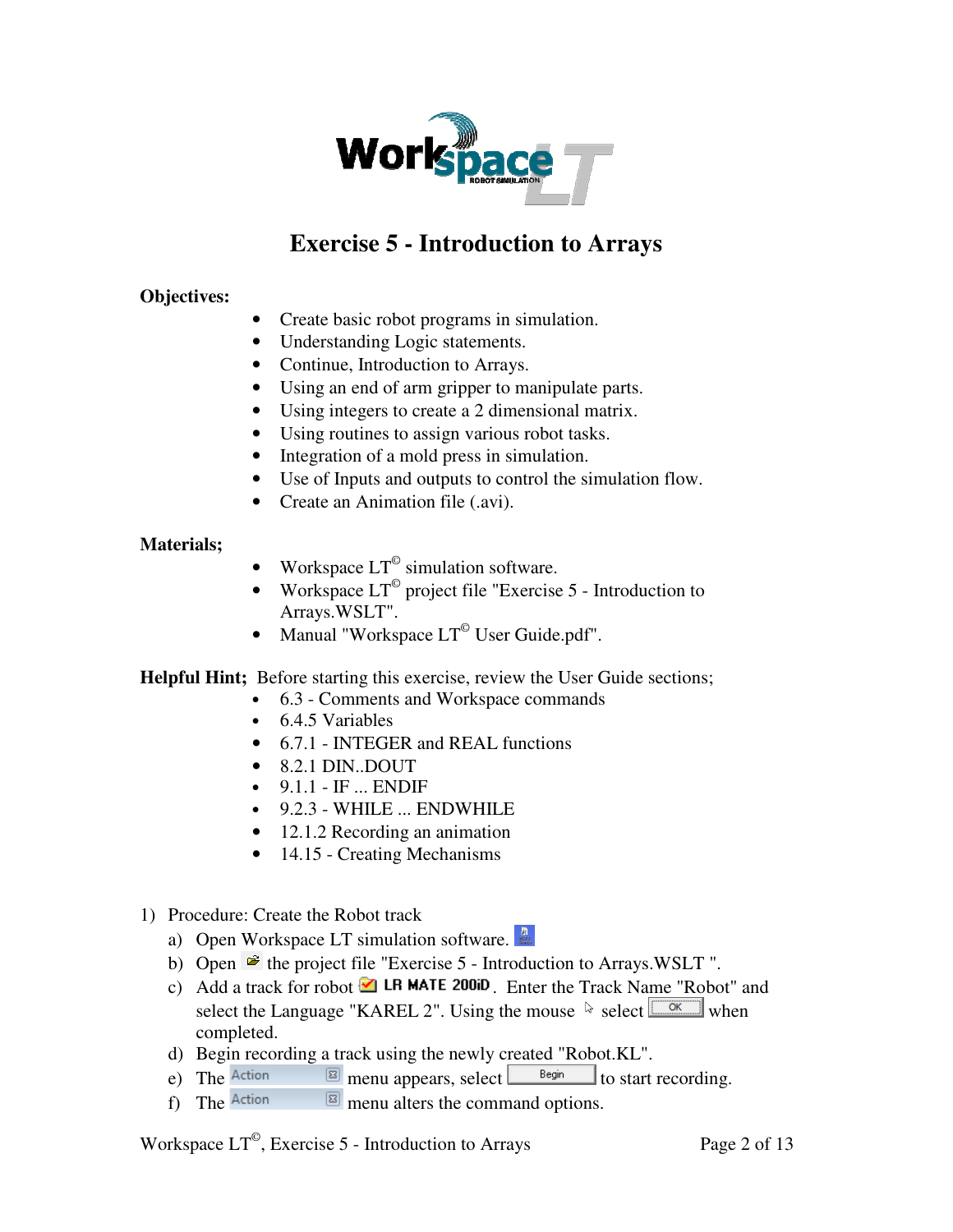- g) Record the tool frame at POS(-45,0,134,0,0,0,'').
- h) From the  $\overline{\text{Action}}$   $\overline{\text{[B]}}$  Menu box, select  $\overline{\text{[Bobot Move Commons]}}$ . Once selected the Robot Move Commands 8 menu appears.
- i) Using the mouse  $\sqrt[k]{ }$ , select the GP labeled "HOMEGP". Select the command GP Move . Although this Project's robot has a predefined home position use the GP labeled "HOMEGP" as home. Confirmation will be require as is true for all GP moves during a track recording. This move has now been recorded in the Track.
- j) Using the mouse  $\sqrt{k}$ , select the GP labeled "PRESSUNLOAD". Select the command  $\Box$  GPMove  $\Box$  Confirmation will be require select  $\Box$  CM  $\Box$ . This move has now been recorded in the Track.
- k) Select the command  $\Box$  Move <u>Relative</u>  $\Box$ . The "Relative" dialogue box will appear, enter the values  $X = 0$ ,  $Y = 0$ ,  $Z = 200$ . select  $\frac{X}{x}$  to accept. The robot will move from "PRESSUNLOAD " positioning the gripper now ready for the object grasp.
- 1) From the Action  $\boxtimes$  menu select  $\boxed{\text{Gripper Commands}}$ , the Gripper Com...  $\boxed{\text{S}}$  menu will appear. From this menu box select  $\Box$ Close Hand and a Confirm  $\boxed{\mathbf{x}}$ menu box will appear, select  $\Box$   $\Box$  The gripper will now close and no object will be attached to the robot face plate. The actions have now been recorded.<br>Select the command  $\Box$  Move Eelative  $\Box$  The "Relative" dialogue hox will annear
- m) Select the command  $\Box$  Move <u>Relative</u>  $\Box$ . The "Relative" dialogue box will appear, enter the values  $X = 0$ ,  $Y = 0$ ,  $Z = 10$  and select  $\frac{X}{x}$  to accept. The robot will raise the gripper vertically. If there was an object "PART" attached, the simulation would show this object lifting to clear the mold. The actions have now been recorded.
- n) Select the command  $\Box$  Move <u>Relative</u>  $\Box$ . The "Relative" dialogue box will appear, enter the values  $X = 0$ ,  $Y = 0$ ,  $Z = -200$ , select  $\frac{X}{x}$  to accept. The robot will move clear of the press.
- o) Using the mouse  $\sqrt[5]{ }$ , select the GP labeled "HOMEGP". Select the command  $\blacksquare$ . Select  $\Box$  set to accept. The robot will move to "HOMEGP". The actions have now been recorded.
- p) Using the mouse  $\sqrt[k]{ }$ , select the GP labeled "PRESSUNLOAD". Select the command  $\Box$  GPMove  $\Box$  Confirmation will be require select  $\Box$  CM. move has now been recorded in the Track.
- q) Using the mouse  $\sqrt[k]{ }$ , select the object labeled "PALLETCLRGP". Select the command  $\Box$  Select  $\Box$  Select to accept. The robot will move to " PALLETCLRGP ". The actions have now been recorded.
- r) Select the command  $\Box$  Move <u>Relative</u> . The "Relative" dialogue box will appear, enter the values  $X = 200$ ,  $Y = -200$ ,  $Z = 0$ , select  $\Box$ <sup>ok</sup> to accept. The robot will move above the pallet, part nest. The actions have now been recorded.
- s) Select the command  $\Box$  Move Belative  $\Box$ . The "Relative" dialogue box will appear, enter the values  $X = 0$ ,  $Y = 0$ ,  $Z = -100$ , select  $\frac{X}{x}$  to accept. The robot will move to the release position of the object PART. The actions have now been recorded.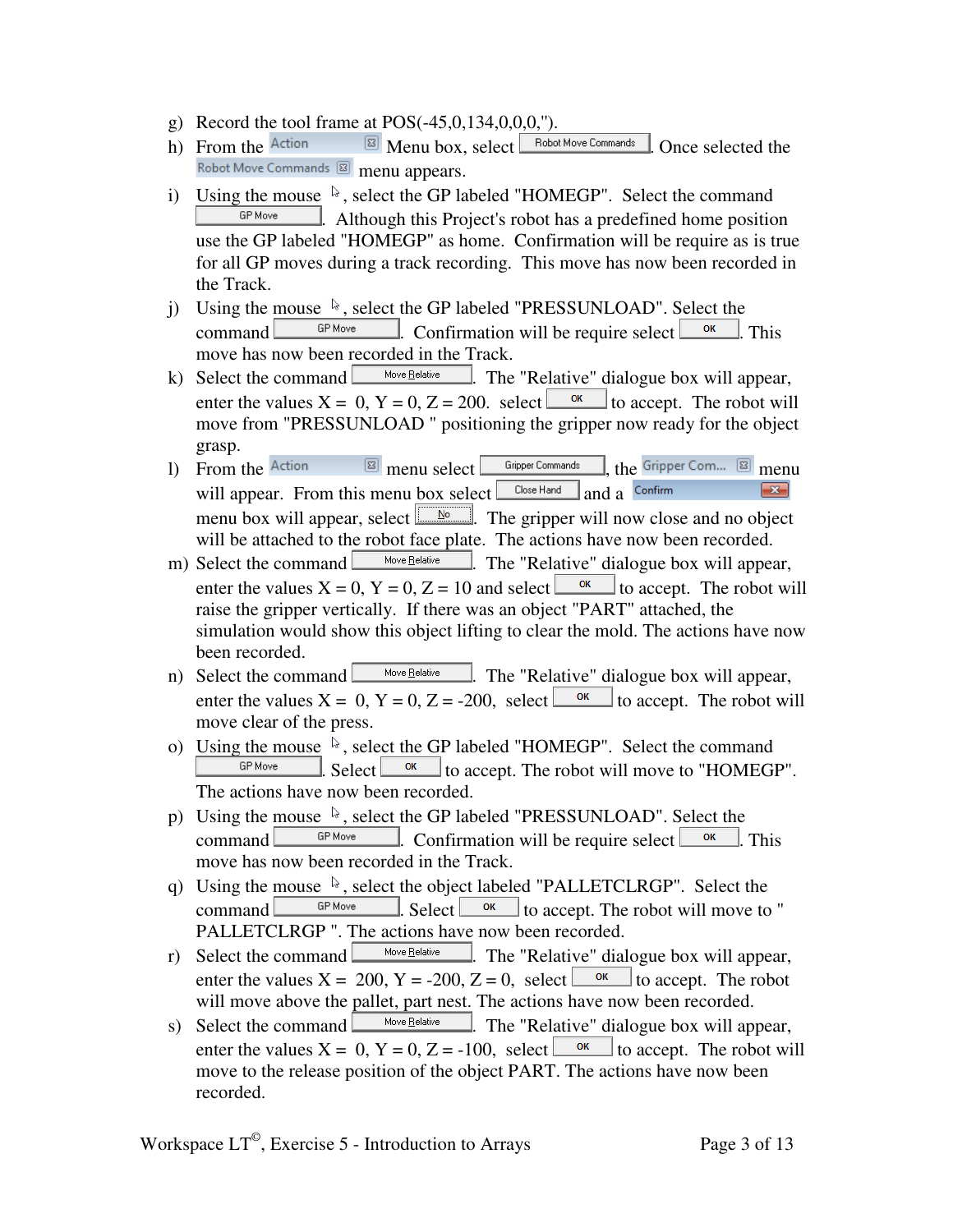- t) From the  $\overline{\text{Action}}$   $\overline{\text{[B]} }$  menu select  $\overline{\text{Gripper Commands}}$ , the Gripper Com...  $\overline{\text{[B]}}$  menu will appear. From this menu box select  $\Box$  <sup>Open Hand</sup> . The gripper will now open. The actions have now been recorded.
- u) Select the command  $\Box$  Move Elelative  $\Box$ . The "Relative" dialogue box will appear, enter the values  $X = 0$ ,  $Y = 0$ ,  $Z = 100$ , select  $\frac{X}{x}$  to accept. The robot will move vertical to clear both the object PART and pallet. The actions have now been recorded.
- v) Using the mouse  $\sqrt{k}$ , select the GP labeled "HOMEGP". Select the command **GP** Move  $\blacksquare$ . Select  $\blacksquare$  set  $\blacksquare$  to accept. The robot will move to "HOMEGP". The actions have now been recorded.
- w) From the  $\frac{\text{Action}}{\text{[B]} \times \text{[B]}}$  menu box select  $\frac{\text{[C] \times \text{[C]}}}{\text{[C] \times \text{[D]}}}$  to end recording.
- x) Save the project model  $\blacksquare$ .
- y) The basic programming has been recorded and going forward all remaining programming will be completed using the program editor.
- z) Open the text editor to view the program track Robot.KL. Using the mouse  $\lambda$ , select the "Robot.KL" twice in rapid successions to open the Robot.KL track in the program editor.
- aa) Insert the following text to declare needed variables. The text needs to be inserted between the program description comment and the beginning of the main program. Use the recorded text to aid in editing the track.

CONST PartsTotal=9

VAR

 PartsCount : INTEGER ROW : INTEGER COLUMN : INTEGER

--! SIGNALDEF DOUT[1],TRACK -- Robot Clear Press --! SIGNALDEF DIN[1],Press.KL,1 -- Press Requests Part unload

- The constant PartsTotal will control the total number of times the track Robot.KL will loop. In this simulation the track will loop 9 times.
- The integer ROW will be indexed and used to calculate the relative move for the object's row position on the pallet.
- The integer COLUMN will be indexed and used to calculate the relative move for the object's column position on the pallet.
- The use of ROW and COLUMN is similar to a typical spread sheet.
- The integer PartsCount is a counter and is indexed per loop the program is executed.
- There are two signal definitions required to control the flow of each track as it relates to each other. The comments which follows the declarations describes the statement.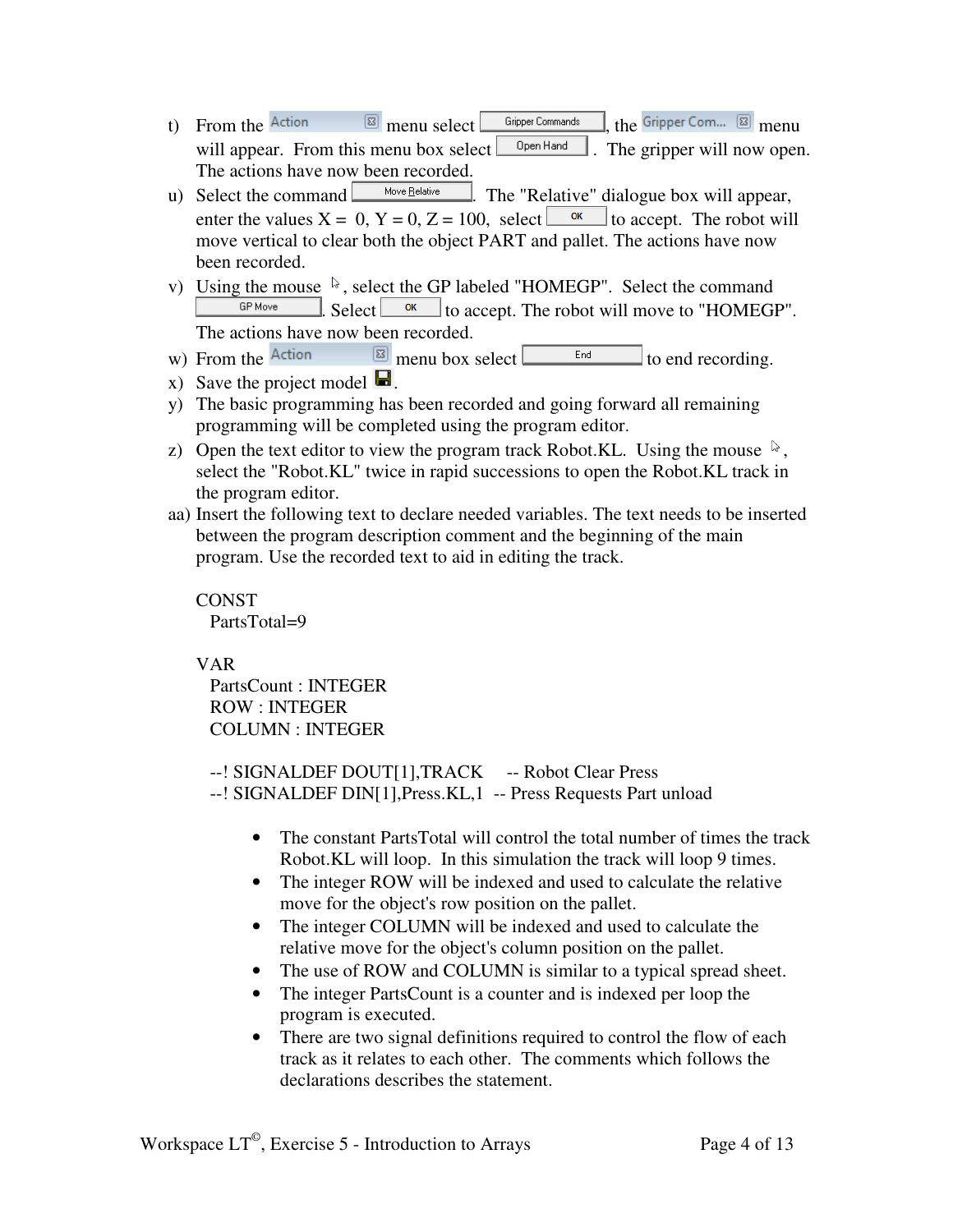bb) Insert the following text. This is the first of two to routines required. The text needs to be inserted following the variable declarations and before the main program.

ROUTINE PressUnload

Begin

-- Wait for Press unload request

WAIT FOR DIN[1]=ON

\$MOTYPE=LINEAR

MOVE RELATIVE VEC(0,200,0)

-- Use COPYOBJECTALT to copy PRESSPART

-- This allows control over the naming of the new part

-- COPYOBJECTALT 'name of existing object','name of new object'

--! COPYOBJECTALT 'PRESSPART','PART'

--! MakeInvisible 1,'PRESSPART'

CLOSE HAND 1

-- Grasp object PART with the prefix NOPARENT.

-- When multiple objects having the same name exist

- -- it is difficult for WSLT to know which object with the same name to grasp.
- -- If there are more that one unattached objects, the function grasp will not

-- occur.

-- If there are multiple object with the same name and NOPARENT is not used,

-- WSLT will flag this as an error and the track will fault out.

-- ! GRASPOBJ 'NOPARENT.PART'

-- Move clear of ejector pins

MOVE RELATIVE VEC(0,0,10)

-- Move clear of press

MOVE AWAY 200.00

END PressUnload

cc) Insert the following text. This is the second of two required routines.

ROUTINE PalletLoad Begin \$MOTYPE=LINEAR -- Robot move to pounce position above the column row nest, -- The spacing between each column and row is 100mm -- () must be used when calculating a position. MOVE RELATIVE VEC((300-COLUMN\*100),(-300+ROW\*100),0) -- Robot move to object PART nest MOVE RELATIVE VEC(0,0,-100) OPEN HAND 1 MOVE RELATIVE VEC(0,0,100) OPEN HAND 1 -- use ATTACHOBJALT to attach object PART to the object PALLET. -- This function allows the use of the prefix NOPARENT.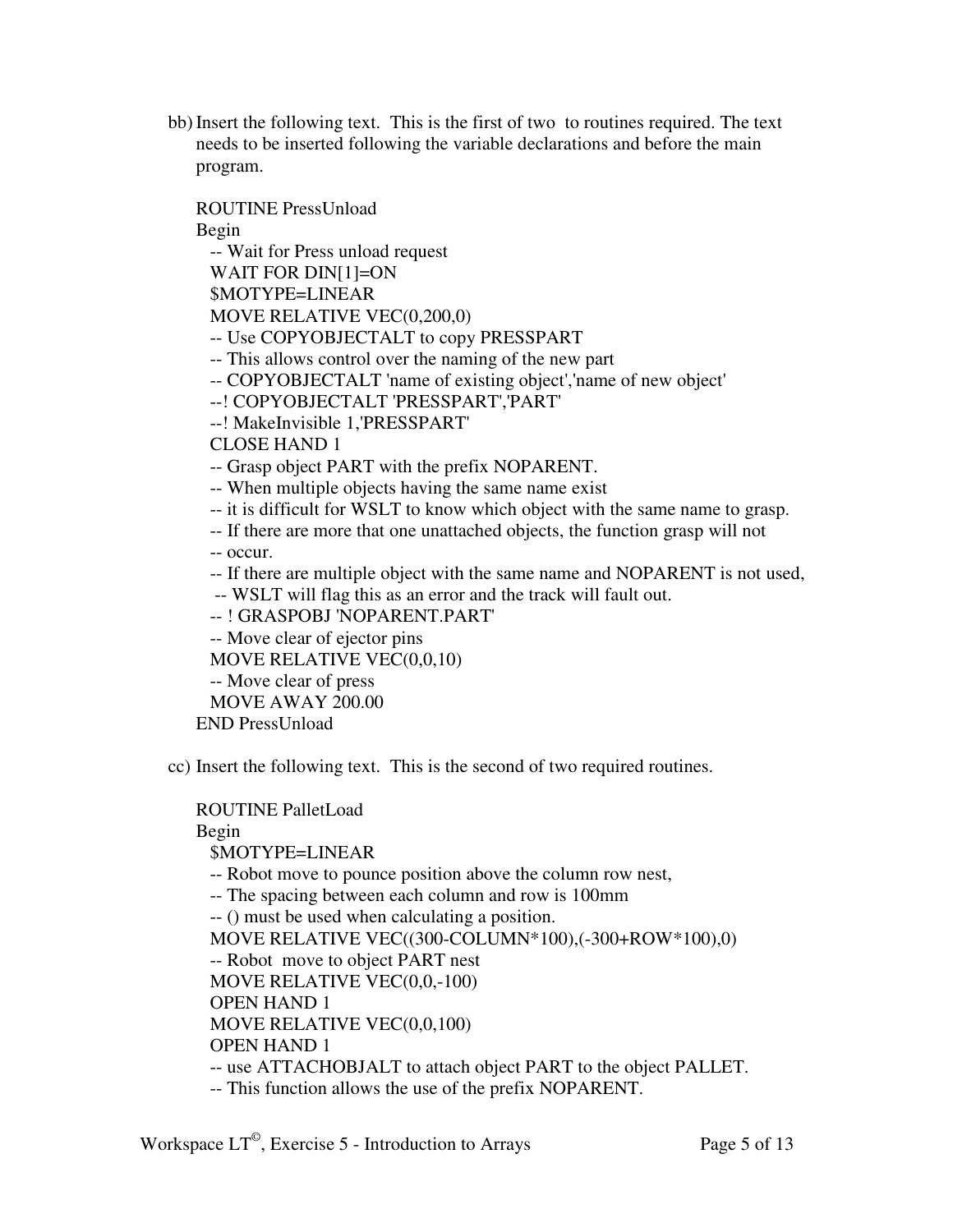- -- NOPARENT. allows multiple object with the same name to be used.
- -- When multiple object having the same name exist
- -- it is difficult for WSLT to know which object with the same name to attach.
- -- If there are more that one unattached objects with the same name, the function
- -- used to attach the objects will not occur.
- -- If there are multiple object with the same name and NOPARENT is not used,
- -- WSLT will flag this as an error and the track will fault out.

```
 -- ATTACHEOBJALT 'PARENT','CHILD'
```

```
 -- ! ATTACHOBJALT 'PALLET','NOPARENT.PART' 
  -- Robot move clear of nest 
  MOVE RELATIVE VEC(0,0,100) 
  COLUMN=COLUMN+1 
  IF COLUMN=4 THEN 
    ROW=ROW+1 
    COLUMN=1 
    IF ROW=4 THEN 
    ROW=1 ENDIF 
  ENDIF 
END Palletload
```
dd) Insert the following text. This is the main portion of the track program.

```
-- ************ Main Program ************ 
BEGIN 
  $USEMAXACCEL=TRUE 
  %INCLUDE Robot# 
  $MOTYPE=JOINT 
  $TERMTYPE=FINE 
 $UTOOL = POS(-45, 0, 134, 0, 0, 0, ...) -- Set output 1 to OFF 
  DOUT[1]=OFF 
  -- Set parts count to 0 
  PARTSCOUNT=0 
  -- SET ROW TO 1 
 ROW=1 -- SET COLUMN TO 1 
  COLUMN=1 
  MOVE TO HOMEGP 
REPEAT 
  -- Move to Press, ready for unload request 
  $MOTYPE=JOINT 
  $TERMTYPE=FINE 
  MOVE TO PRESSCLRGP 
  PressUnload 
  -- Robot cleared press and part removed
```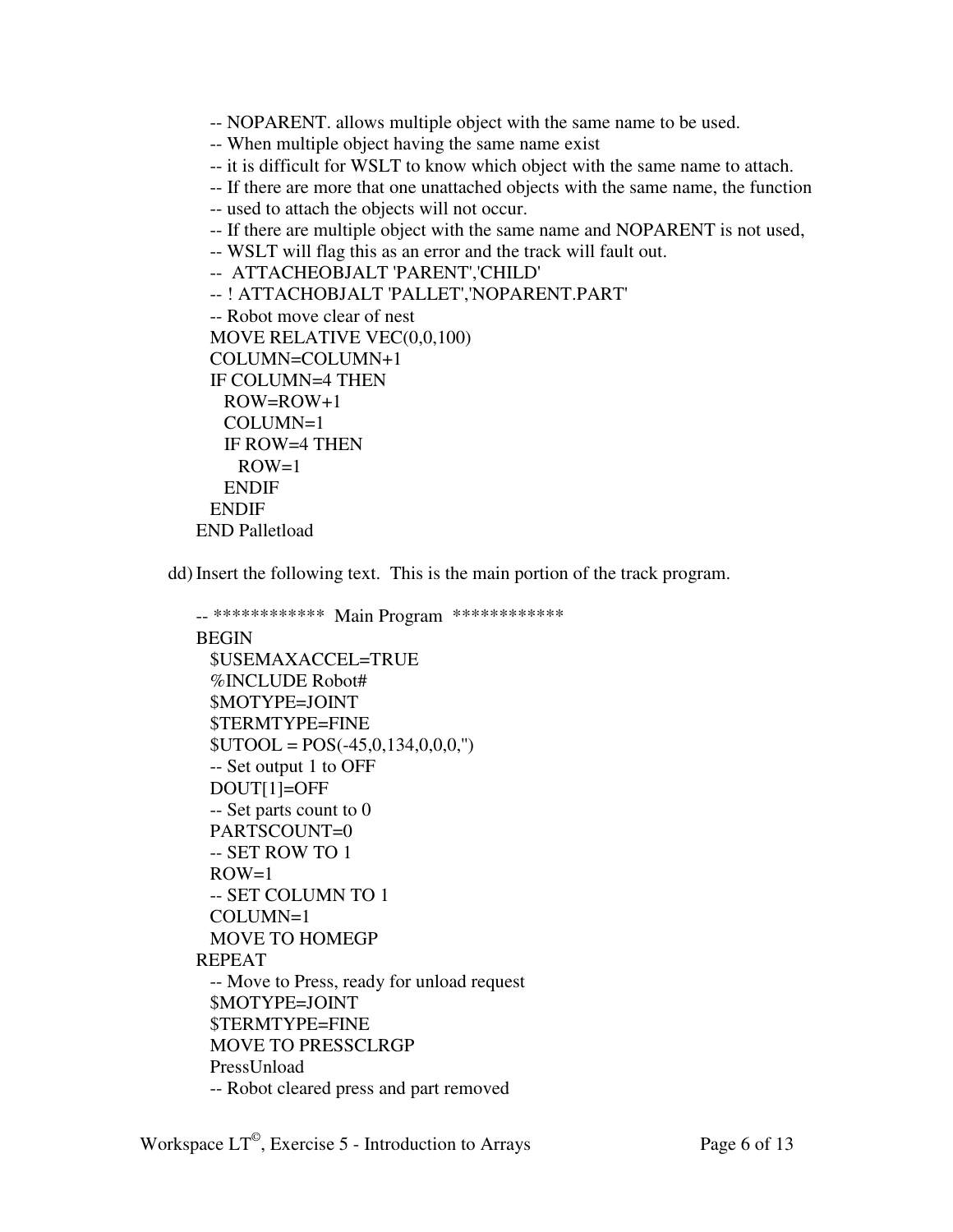-- Output signal ON, Read by track Press DOUT[1]=ON -- Delay output reset for .5 secs -- to prevent the track Press from missing the signal DELAY 500 DOUT[1]=OFF \$MOTYPE=JOINT \$TERMTYPE=NODECEL MOVE TO HOMEGP -- Robot move to pallet clear position \$TERMTYPE=FINE MOVE TO PALLETCLRGP PalletLoad PARTSCOUNT=PARTSCOUNT+1 -- Rest PARTSCOUNT is not required, simulation will end -- When PARTSCOUNT=PARTSTOTAL \$MOTYPE=JOINT \$TERMTYPE=NODECEL MOVE TO HOMEGP -- UNTIL is similar to a DO WHILE condition. UNTIL PARTSCOUNT=PARTSTOTAL END Robot

ee) The program track "Robot.KL" is listed in it's entirety. Comments are listed and lines are correctly indexed.

PROGRAM Robot -- Workspace LT KAREL 2 Program for LR MATE 200iD **CONST** PartsTotal=9

## VAR

 PartsCount : INTEGER ROW : INTEGER COLUMN : INTEGER

--! SIGNALDEF DOUT[1],TRACK -- Robot Clear Press --! SIGNALDEF DIN[1],Press.KL,1 -- Press Requests Part unload

ROUTINE PressUnload Begin -- Wait for Press unload request WAIT FOR DIN[1]=ON \$MOTYPE=LINEAR MOVE RELATIVE VEC(0,200,0)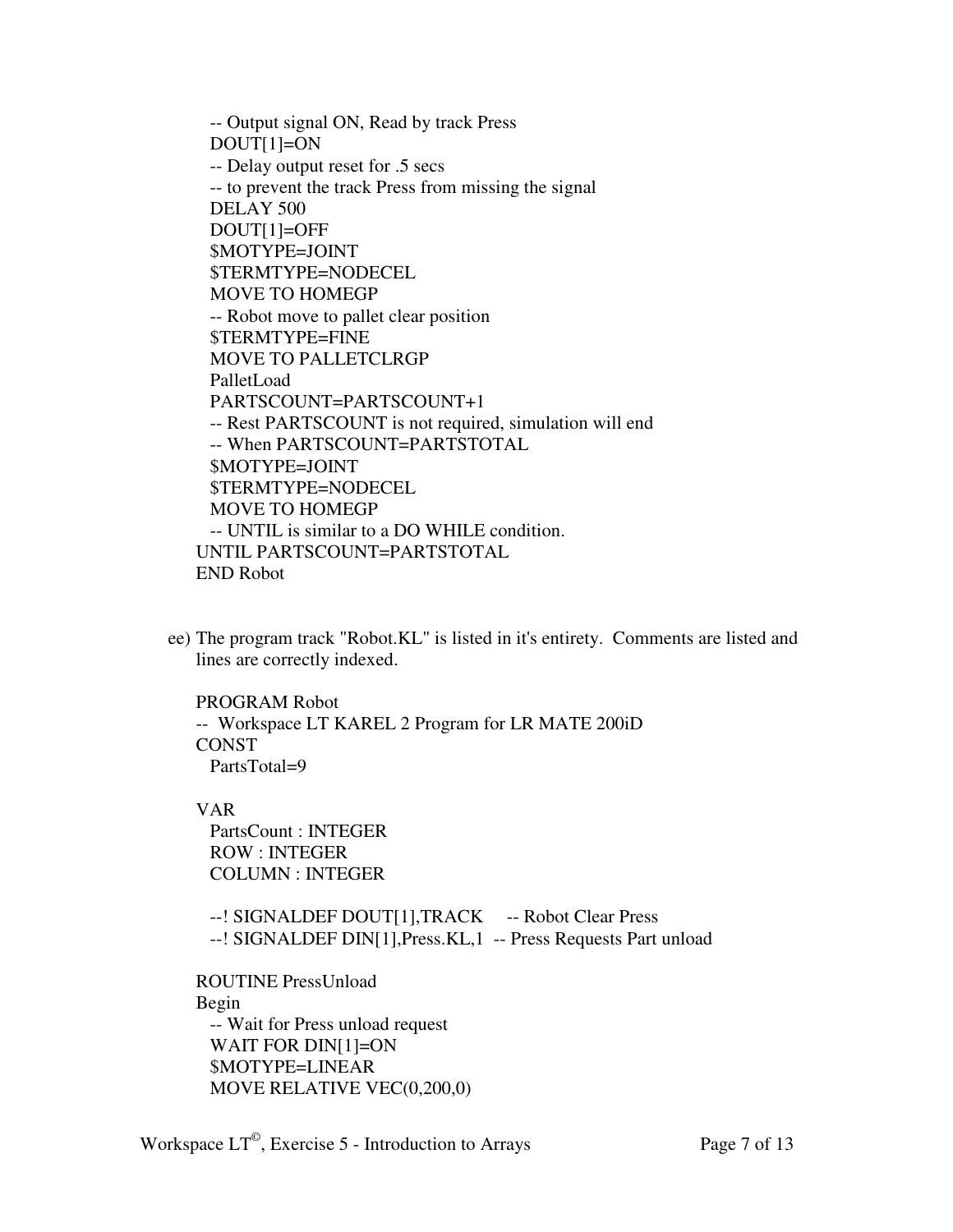-- Use COPYOBJECTALT to copy PRESSPART

-- This allows control over the naming of the new part

-- COPYOBJECTALT 'name of existing object','name of new object'

--! COPYOBJECTALT 'PRESSPART','PART'

--! MakeInvisible 1,'PRESSPART'

CLOSE HAND 1

-- Grasp object PART with the prefix NOPARENT.

-- When multiple object having the same name exist

-- it is difficult for WSLT to know which object with the same name to grasp.

 -- If there are more that one unattached objects, the function grasp will not occur.

-- If there are multiple object with the same name and NOPARENT is not used,

-- WSLT will flag

-- this as an error and the track will fault out.

-- ! GRASPOBJ 'NOPARENT.PART'

-- Move clear of ejector pins

MOVE RELATIVE VEC(0,0,10)

-- Move clear of press

MOVE AWAY 200.00

END PressUnload

ROUTINE PalletLoad

Begin

\$MOTYPE=LINEAR

-- Robot move to pounce position above the column row nest,

-- The spacing between each column and row is 100mm

-- () must be used when calculating a position.

MOVE RELATIVE VEC((300-COLUMN\*100),(-300+ROW\*100),0)

-- Robot move to object PART to nest

MOVE RELATIVE VEC(0,0,-100)

OPEN HAND 1

MOVE RELATIVE VEC(0,0,100)

OPEN HAND 1

-- use ATTACHOBJALT to attach object PART to the object PALLET.

-- This function allows the use of NOPARENT.

-- NOPARENT. allows multiple object with the same name to be used.

-- When multiple object having the same name exist

-- it is difficult for WSLT to know which object with the same name to attach.

 -- If there are more that one unattached objects, the function used to attach the objects will not occur.

 -- If there are multiple object with the same name and NOPARENT is not used, WSLT will flag

-- this as an error and the track will fault out.

-- ! ATTACHOBJALT 'PALLET','NOPARENT.PART'

-- Robot move clear of nest

MOVE RELATIVE VEC(0,0,100)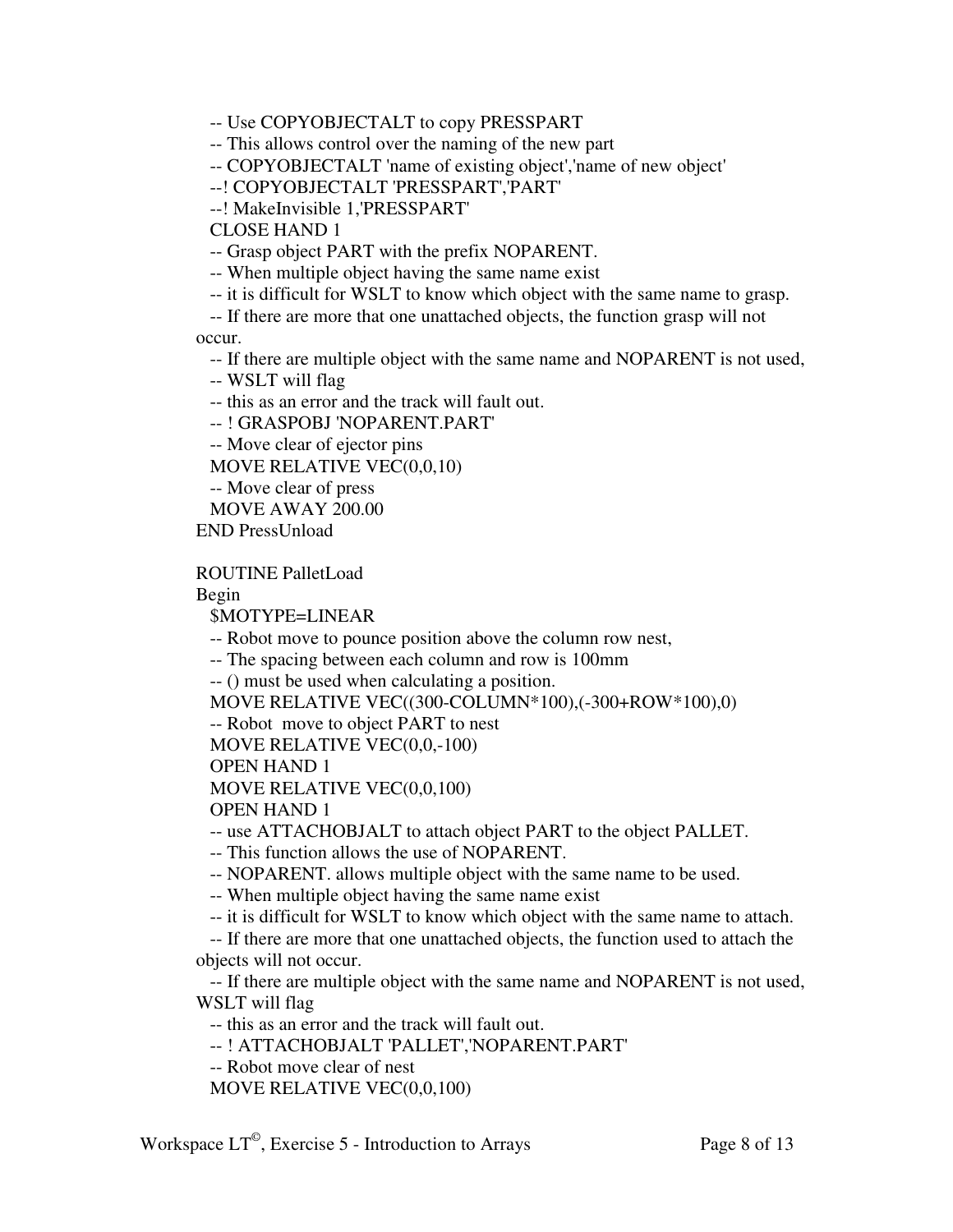```
 COLUMN=COLUMN+1 
  IF COLUMN=4 THEN 
    ROW=ROW+1 
    COLUMN=1 
    IF ROW=4 THEN 
    ROW=1 ENDIF 
  ENDIF 
END Palletload 
-- ************ Main Program ************ 
BEGIN 
  $USEMAXACCEL=TRUE 
  %INCLUDE Robot# 
  $MOTYPE=JOINT 
  $TERMTYPE=FINE 
 $UTOOL = POS(-45,0,134,0,0,0,") -- Set output 1 to OFF 
  DOUT[1]=OFF 
  -- Set parts count to 0 
  PARTSCOUNT=0 
  -- SET ROW TO 1 
 ROW=1 -- SET COLUMN TO 1 
  COLUMN=1 
  MOVE TO HOMEGP 
REPEAT 
  -- Move to Press, ready for unload request 
  $MOTYPE=JOINT 
  $TERMTYPE=FINE 
  MOVE TO PRESSCLRGP 
  PressUnload 
  -- Robot cleared press and part removed 
  -- Output signal ON, Read by track Press 
  DOUT[1]=ON 
  -- Delay output reset for .5 secs 
  -- to prevent the track Press from missing the signal 
  DELAY 500 
  DOUT[1]=OFF 
  $MOTYPE=JOINT 
  $TERMTYPE=NODECEL 
  MOVE TO HOMEGP 
  -- Robot move to pallet clear position 
  $TERMTYPE=FINE 
  MOVE TO PALLETCLRGP 
  PalletLoad
```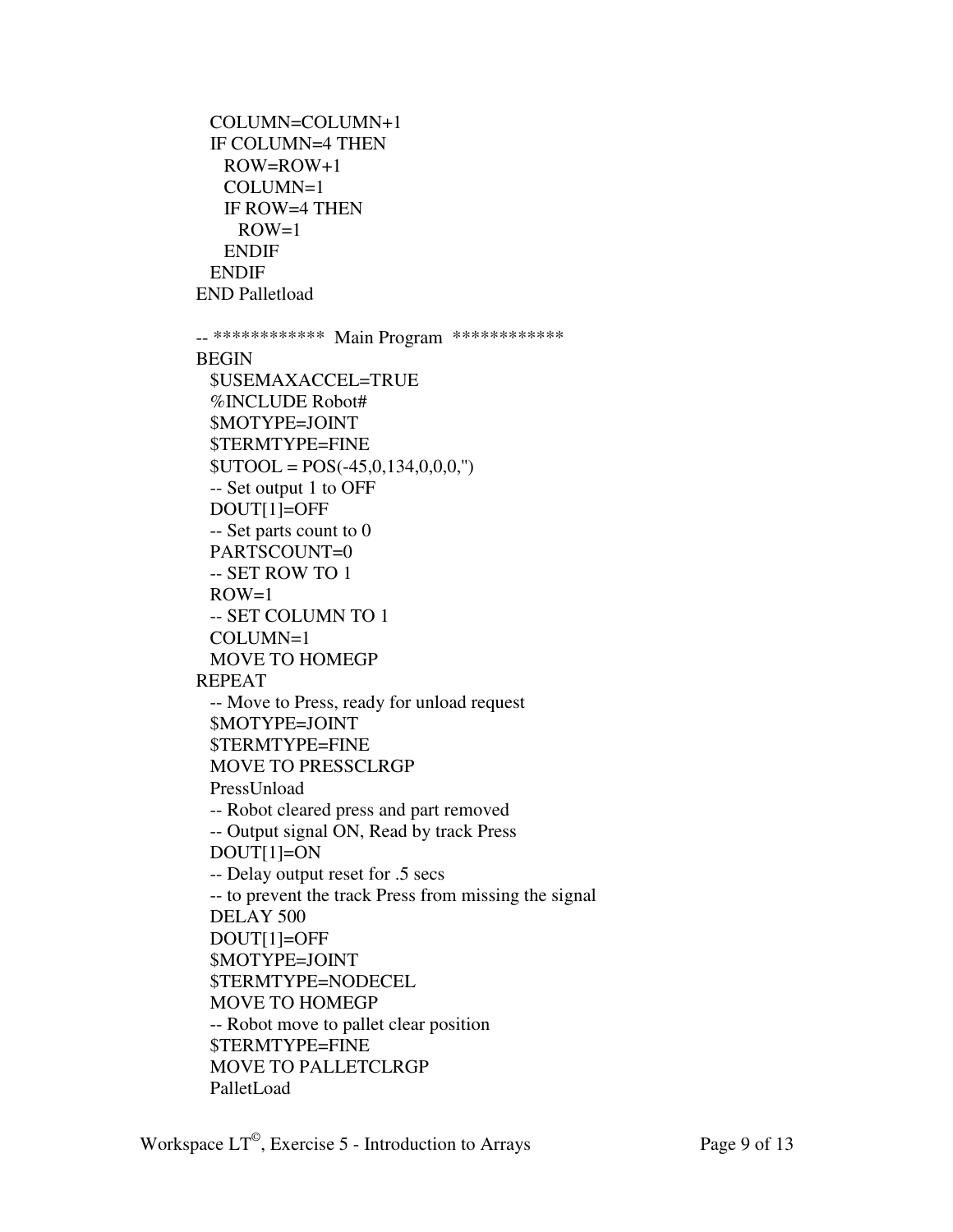```
 PARTSCOUNT=PARTSCOUNT+1 
  -- Rest PARTSCOUNT is not required, simulation will end 
  -- When PARTSCOUNT=PARTSTOTAL 
  $MOTYPE=JOINT 
  $TERMTYPE=NODECEL 
  MOVE TO HOMEGP 
  -- UNTIL is similar to a DO WHILE condition. 
UNTIL PARTSCOUNT=PARTSTOTAL 
END Robot
```


*Fixture 1 with Two Dimensional Matrix* 

- ff) Save the project model  $\blacksquare$ .
- 2) Procedure: Create the Press track.
	- a) Add a track for robot  $\blacksquare$  MACHINEMOLD Enter the Track Name "Press" and select the Language "KAREL 2". Using the mouse  $\sqrt[k]{\text{select}}$  when completed.
	- b) Using the mouse  $\sqrt[12]{\phantom{1}}$  Set as Active Mechanism
	- c) Open the pendent for  $\mathbf{X}$  **MACHINEMOLD**.
	- d) Using the mouse  $\sqrt[k]{ }$ , set the track program  $\frac{1}{k}$  Press. KL  $\sqrt{\ }$  Active
	- e) Using the mouse  $\sqrt[k]{ }$ , open the text editor to view teach points. View TPs Mechanisms do not use GP's.

f) Enter the following text to record necessary teach points of the press.  $PRESS_UP[1] = 0$ -- END PRESS\_UP  $PRESS_DWN[1] = -88.9$ -- END PRESS\_DWN  $PINS_DWN[2] = 0$ -- END PINS\_DWN

Workspace  $LT^{\circ}$ , Exercise 5 - Introduction to Arrays Page 10 of 13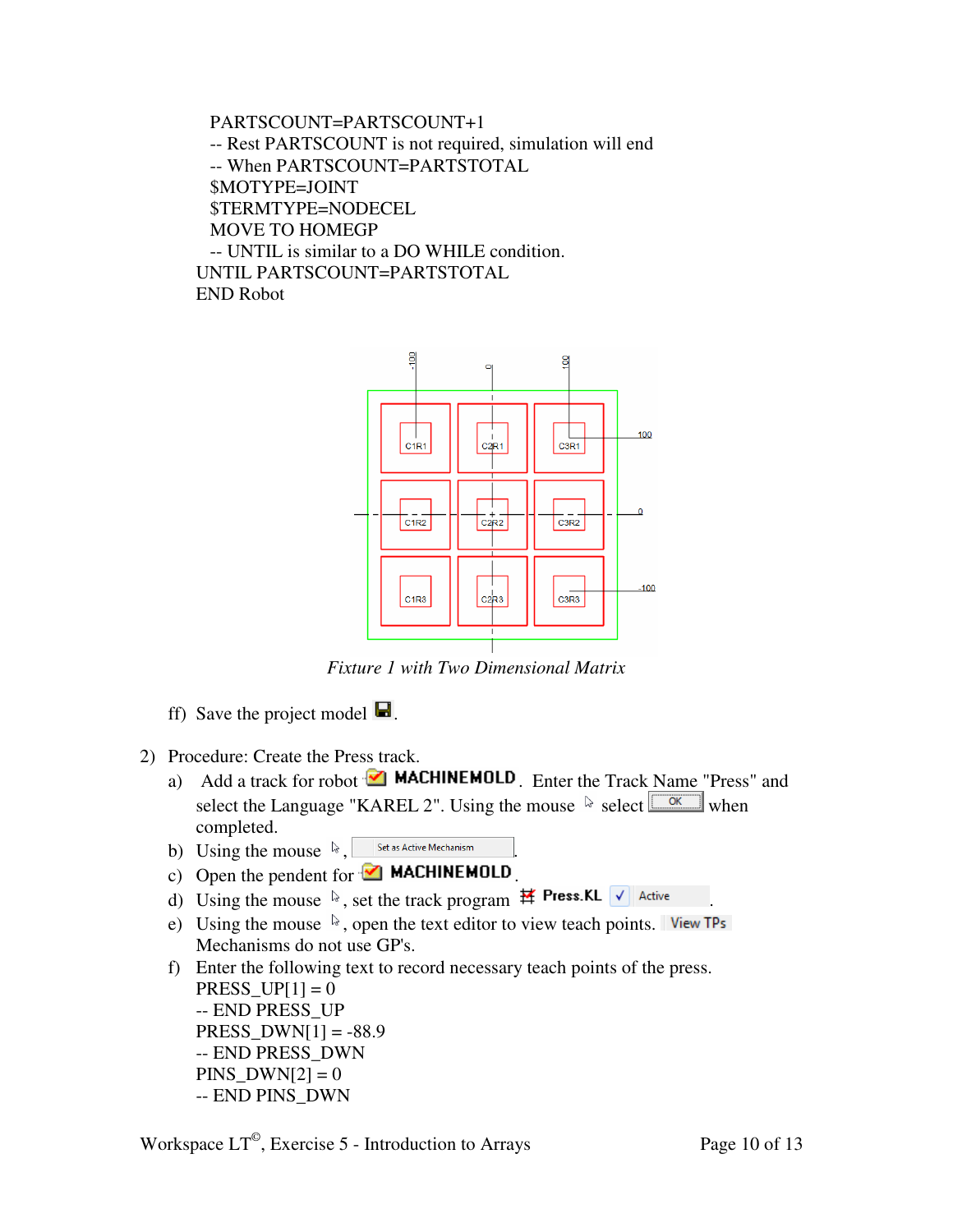$PINS_UP[2] = 15$ -- END PINS\_UP

- g) Close editor once all teach points have been entered into the editor.
- h) Save the project model  $\blacksquare$ .
- i) Open the text editor to view the program track Press.KL. Using the mouse  $\mathbb{R}$ , select the "Press.KL" twice in rapid successions to open the Press.KL track in the program editor.
- j) Insert the following text to declare needed variables. The text needs to be inserted between the program description comment and the beginning of the main program. Use the recorded text to aid in editing the track.

CONST PartsTotal=9

VAR PartsCount : INTEGER

 PRESS\_UP : AUXPOS PRESS\_DWN : AUXPOS PINS\_UP : AUXPOS PINS\_DWN : AUXPOS

 --! SIGNALDEF DOUT[1],TRACK -- request robot unload part --! SIGNALDEF DIN[1],Robot.KL,1 -- Robot clear press

- The constant PartsTotal will control the total number of times the track Press.KL will loop. In this simulation the track will loop 9 times.
- The integer PartsCount is a counter and is indexed per loop the program is executed.
- There are 4 teach points, each declared as an "AUXPOS".
- There are two signal definitions required to control the flow of each track as it relates to each other. The comments which follows the declarations describes the statement.
- k) Insert the following text. This is the main portion of the track program. there are no routines needed for this track program.

**BEGIN**  \$USEMAXACCEL=TRUE %INCLUDE Press# -- Set motion type to joint \$MOTYPE=JOINT -- number of parts produced PartsCount=0 -- Set all outputs to off DOUT[1]=OFF -- Set parts counter to 0

Workspace  $LT^{\circ}$ , Exercise 5 - Introduction to Arrays Page 11 of 13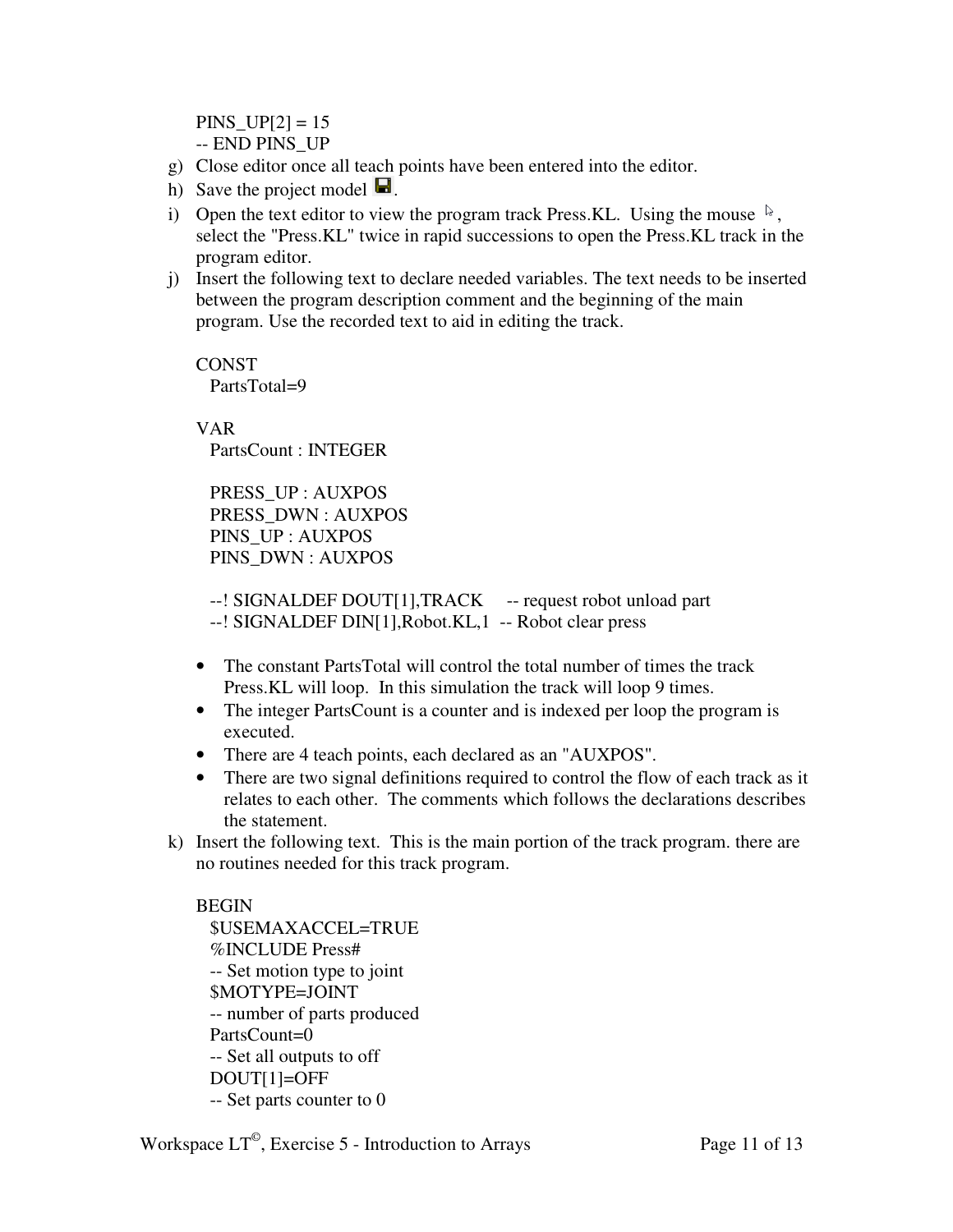PartsCount=0 --! MakeInvisible 1,'PRESSPART'

REPEAT

 -- Press to bottom stroke MOVE AUX TO PRESS\_DWN -- Create new part in mold Delay 5000 --! MakeVisible 1,'PRESSPART' -- Press raises to top stroke MOVE AUX TO PRESS\_UP -- raise the ejector pins to strip part from mold cavity MOVE AUX TO PINS\_UP -- Request robot unload  $DOUT[1]=on$  -- Wait for robot to unload part and clear of press WAIT FOR DIN[1]=ON DOUT[1]=OFF -- Once part is removed lower ejector pins MOVE AUX TO PINS\_DWN -- Increment parts count PartsCount=PartsCount+1 UNTIL PartsCount=PartsTotal END Press

- 1) Save the project model  $\blacksquare$ .
- m) Verify both program tacks Robot.KL and Press.KL are active ( $\blacksquare$  LR MATE 200iD,  $\mathbf{H}$  Press.KL)
- n) Using the mouse  $\&$  select  $\triangleright$  (Play simulation) and observe the simulation.
- o) After the simulation is finished the project must be reloaded to reset before editing or playing the simulation again. Using the mouse  $\&$  select  $\bullet$  found on the left side of the tool bar. The reloading of the model may require a confirmation be confirmed  $\sqrt{\frac{Y_{\text{es}}}{Y_{\text{es}}}}$
- 3) Procedure: Create an AVI
	- a) Using the mouse  $\&$  select  $\boxed{\text{Simulate}}$  found on the tool bar. This will open a drop down menu.
	- b) from the drop down menu, using the mouse  $\&$  select Run Simulation and Create Animation
	- c) The "Rename" dialogue box will appear, using the mouse  $\frac{1}{x}$  select  $\frac{Q_{\text{pen}}}{x}$  to accept the default values. The "Video Compression" menu box will open.
	- d) Using the mouse  $\sqrt[k]{ }$  change the "Compressor" field to  $\sqrt{\frac{\text{Microsoft Video 1}}{ } }$
	- e) Using the mouse  $\sqrt[k]{\phantom{a}}$  select  $\sqrt{\frac{6k}{\sqrt[k]{\phantom{a}}}}$  to begin the process of replaying the simulation and creating an AVI.
	- f) After the simulation is finished and the AVI has been recorded, reloaded the project model. Using the mouse  $\&$  select  $\bullet$  found on the left side of the tool bar.

Workspace  $LT^{\circ}$ , Exercise 5 - Introduction to Arrays Page 12 of 13